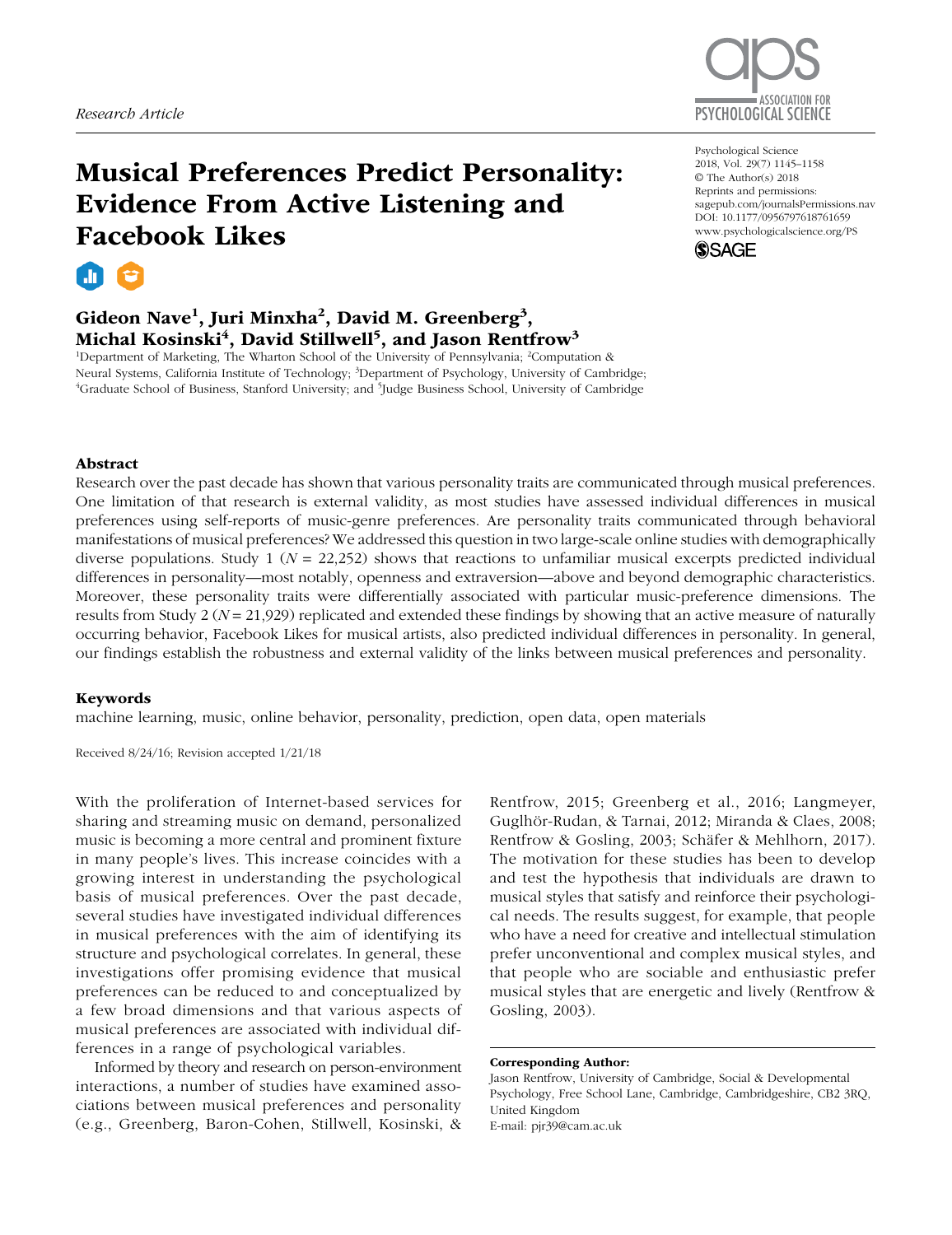Although the results from studies on the links between musical preferences and personality generally converge, past research suffers important limitations. One limitation concerns the way in which musical preferences are measured. The most common method for assessing musical preferences relies on self-reported preferences for musical genres (e.g., classical, rock, rap, etc.), treated as proxies for musical preferences. This is problematic for three reasons. First, there is no consensus about which genres to measure, with studies employing from a few to over 30 genres and subgenres (e.g., George, Stickle, Rachid, & Wopnford, 2007; Yeoh & North, 2010). Second, participants may differ in their definitions and interpretations of what type of music different genres represent, which in turn might add undesirable noise to the measurement of their musical tastes. Third, it is not clear to what extent findings from survey studies represent the actual preferences and behaviors of the participants in the real world.

Another limitation of past studies is their reliance on samples of college students (e.g., Brown, 2012; George et al., 2007; Langmeyer et al., 2012; Palmer & Griscom, 2013; Rentfrow & Gosling, 2003; Vuoskoski & Eerola, 2011). As music is particularly important to young people (Bonneville-Roussy, Rentfrow, Xu, & Potter, 2013) and their peer-group relations (Delsing, ter Bogt, Engels, & Meeus, 2008), college students may report stronger preferences for musical genres that are popular among their peers, due to social desirability.

To overcome these limitations, we conducted two studies investigating whether the links between musical preferences and personality generalize across different assessment methods and across age-diversified samples. Our primary objective was to determine whether individual differences in the Big Five personality domains can be predicted from musical preferences. In Study 1 we used a machine-learning "predictive" approach (Yarkoni & Westfall, 2017) to examine whether participants' preference ratings following active listening to novel musical stimuli can be used for out-of-sample predictions of their personalities. Study 2 replicates and extends Study 1 using an ecologically valid behavioral measure of musical preferences: Facebook Likes of musical artists.

## Study 1: Preferences for Novel Music Following Active Listening Predict Personality

## Method

**Participants.** We used data from a sample of 22,252 MyPersonality users from 153 different countries.<sup>1</sup> The majority of the participants self-reported gender (*n* =

20,770; 62% female); about half reported their age  $(n =$ 10,414, median = 22, interquartile range = 7), 45% of which reported being over 22 years of age, the typical age of a college graduate in the United States. Among 17,988 users who reported their geographical location, 25% ( $n = 4.517$ ) lived in countries other than the United States, United Kingdom, or Canada. All respondents received feedback about their musical preferences (according to the MUSIC model, further details below) and their Big Five personality traits following the questionnaire. The study's sample included all MyPersonality users who (a) completed a Big Five personality questionnaire and (b) completed at least one music-preference survey (further details below).

**Personality.** Respondents' personality profiles were estimated using the International Personality Item Pool (IPIP) questionnaire measuring the five-factor model of personality (20–100 items long; Goldberg et al., 2006).

**Musical preferences.** Preferences for Western music can be reduced to a few dimensions (Colley, 2008; George et al., 2007; Rentfrow, Goldberg, & Levitin, 2011; Rentfrow et al., 2012; Rentfrow & Gosling, 2003; Rentfrow, McDonald, & Oldmeadow, 2009; Schäfer & Sedlmeier, 2009). Analyses of the psychological, social, and auditory characteristics of the dimensions suggests they can be defined as mellow, unpretentious, sophisticated, intense, and contemporary (MUSIC). The mellow dimension represents music that is romantic, relaxing, and slow, and comprises soft rock, R&B, and adult contemporary musical pieces. The unpretentious dimension represents music that is uncomplicated, relaxing, and acoustic, and comprises country, folk, and singer/songwriter pieces. The sophisticated dimension represents music that is inspiring, complex, and dynamic, and comprises classical, operatic, world, and jazz pieces. The intense dimension represents music that is distorted, loud, and aggressive, and comprises classic rock, alternative rock, punk, and heavy metal pieces. The contemporary dimension represents music that is percussive, electric, and not sad, and comprises rap, electronic dance music, Latin, and Europop pieces. Recent work indicated that the MUSIC model accounts for 55% to 59% of the variance in preferences for Western music (Bonneville-Roussy et al., 2013; Rentfrow et al., 2011; 2012).

We estimated musical preferences using surveys designed according to the five-factor MUSIC model (Rentfrow et al., 2011; 2012).<sup>2</sup> Each survey comprised 25 different 15-s musical excerpts, with five excerpts representing each factor. Overall, there were six different musical surveys (Rentfrow et al., 2011; 2012). Two surveys (Mix\_A, *n* = 17,904; Mix\_B, *n* = 10,840) consisted of excerpts from a multitude of genres and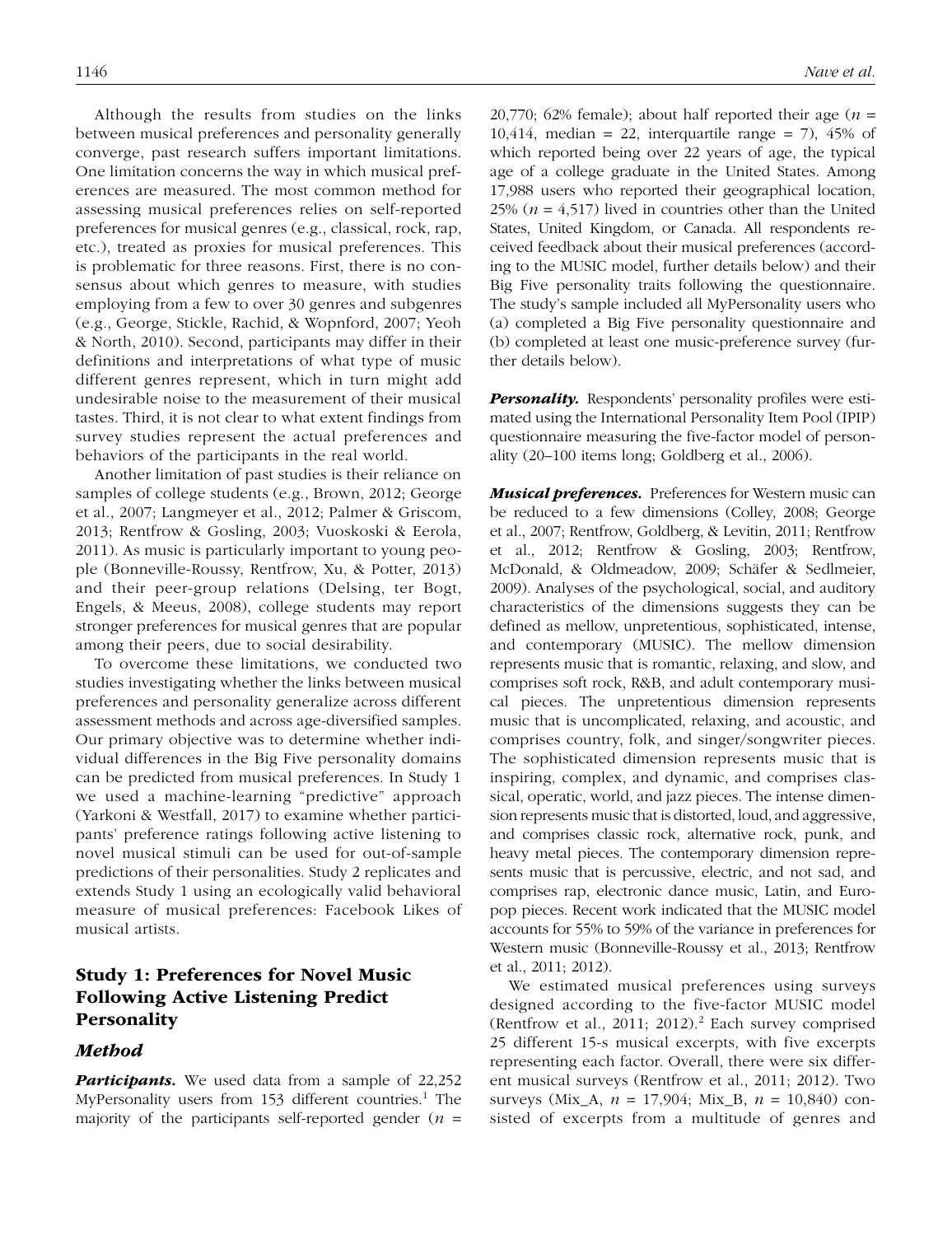subgenres, the copyrights of which were purchased from Getty Images; thus, it was unlikely that participants had previous exposure to them. Four other surveys included commercially released music by known artists, of which two surveys consisted of only rock excerpts (Rock\_A, *n* = 2,758; Rock\_B, *n* = 1,748), and two surveys included only jazz excerpts (Jazz\_A, *n* = 1,590; Jazz\_B,  $n = 8,887$ . All of the excerpts were used as stimuli that represent the five-factor MUSIC model in previous work.<sup>3</sup> Each participant was assigned to one of three conditions (mix, jazz, rock) and took its corresponding survey "A." Then, participants were given the opportunity to take the second survey ("B"), always in the same condition as survey A. Surveys with missing responses were excluded from further analysis.

**Prediction algorithm.** For each of the Big Five personality traits, we conducted out-of-sample predictions based on (a) preference ratings for the 25 musical excerpts, (b) survey responses plus gender and age, (c) gender and age alone. Predictions were carried out using the following nested cross-validation procedure:<sup>4</sup>

- 1. We randomly split the entire data set into 10 groups of participants.<sup>5</sup>
- 2. For each of the 10 holdout groups, we trained a linear model to predict each of the Big Five personality traits by fitting a linear regression with

a least absolute shrinkage and selection operator (LASSO) penalty to the remaining 90% of the data (Camerer, Nave, & Smith, 2017; Tibshirani, 1996). The tuning parameter  $\lambda$  was optimized via 10-fold cross-validation (Stone, 1974), performed within each training set. $6$ 

3. Using that trained model, we conducted out-ofsample predictions for the remaining 10% of the data (i.e., the holdout group). We estimated the predictive accuracy by calculating the Pearson's correlation between the actual and predicted personality-trait scores.<sup>7</sup>

## Results

Preferences for novel music predict personality traits. Here, we report personality predictions based on the responses to the survey with the largest number of responses, Mix<sub>A</sub> ( $n = 17,904$ ), and discuss further replications in the section that follows. The results are summarized in Figure 1 and Table 1. For all the personality traits, we found reliable correlations between the music-based personality predictions and the actual traits (all *p*s < .001). The highest correlation was observed for openness, *r*(17904) = .25, 95% confidence interval (CI) = [.23, .26]; followed by extraversion,  $r(17902) = .16, 95\%$ CI = [.14, .17]; agreeableness, *r*(17903) = .15, 95% CI =  $[0.14, 0.17]$ ; neuroticism,  $r(17905) = 0.12, 0.95\%$  CI =  $[0.10, 0.17]$ 



Fig. 1. Correlations between music-preference-based Big Five personality predictors (out of sample) and actual personalities, Test A (*n* = 17,904). Error bars denote 95% confidence intervals. O = openness to experience,  $C =$  conscientiousness,  $E =$  extraversion,  $A =$  agreeableness, N = neuroticism, *M* = mean liking rating, *g* = general liking factor.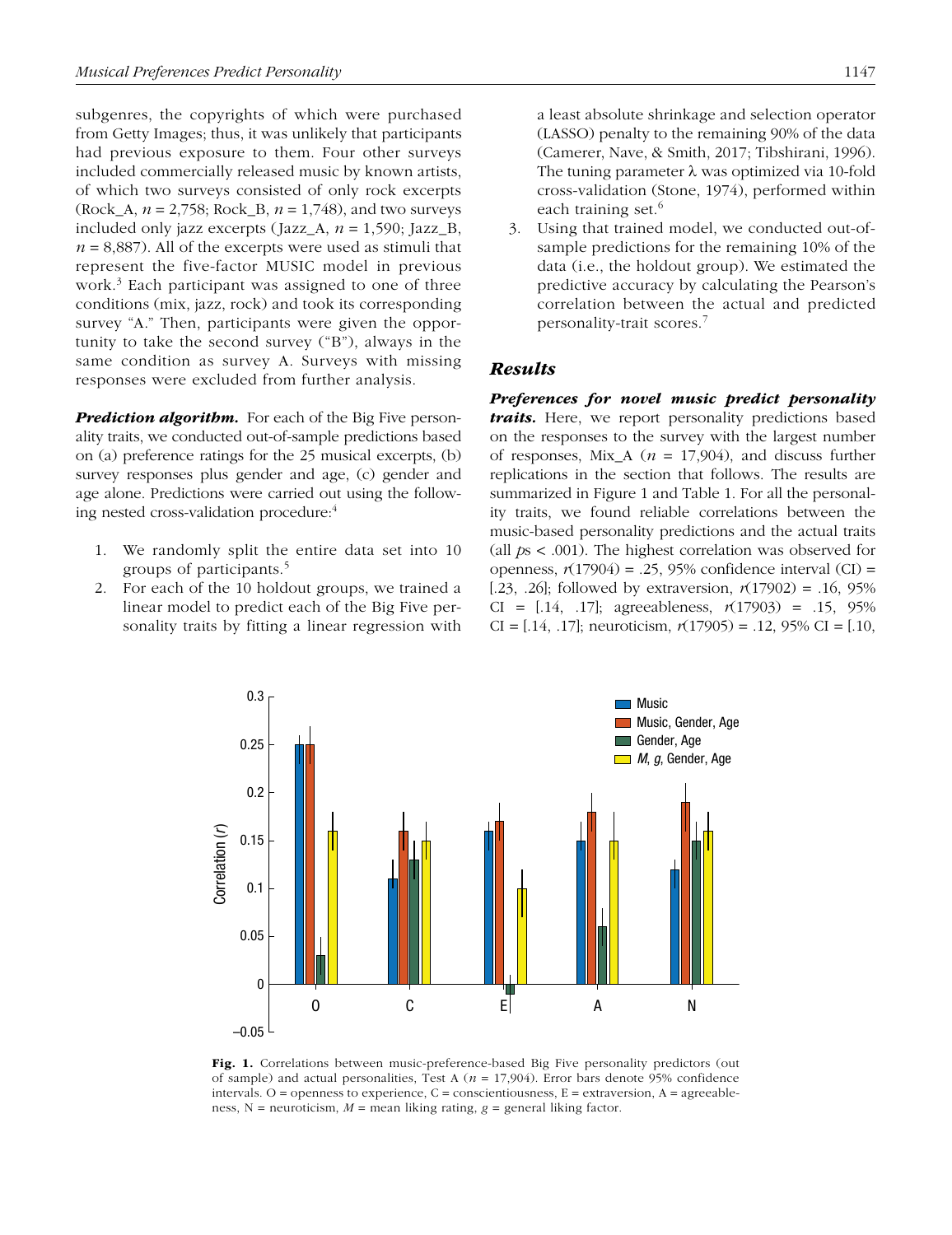| <b>Table 1.</b> Predictive Accuracy of Musical-Preference-Based Personality Predictors (Out of Sample), for All Big Five Traits, Test Mix_A $(n = 17,904, n = 8,100$ With Age and<br>Gender Information) |  |                |  |                                                                                                                                                                                                                                |  |                                                                                       |  |               |       |             |                                                                                                       |  |
|----------------------------------------------------------------------------------------------------------------------------------------------------------------------------------------------------------|--|----------------|--|--------------------------------------------------------------------------------------------------------------------------------------------------------------------------------------------------------------------------------|--|---------------------------------------------------------------------------------------|--|---------------|-------|-------------|-------------------------------------------------------------------------------------------------------|--|
|                                                                                                                                                                                                          |  | Openness       |  | Conscientiousness                                                                                                                                                                                                              |  | Extraversion                                                                          |  | Agreeableness |       | Neuroticism |                                                                                                       |  |
| Model                                                                                                                                                                                                    |  | $N$ r 95% CI p |  |                                                                                                                                                                                                                                |  | 95% CI p cI p cI p cI p cyst cI p cyst cI p cyst cI p cyst cI p cyst cI p cyst cI p c |  |               |       |             |                                                                                                       |  |
| MUSIC                                                                                                                                                                                                    |  |                |  |                                                                                                                                                                                                                                |  |                                                                                       |  |               |       |             |                                                                                                       |  |
| Music + Gender +                                                                                                                                                                                         |  |                |  | 17,904 25 [23, 26] < 001 17,904 11 [10, 13] < 001 17,902 16 [14, 17] < 001 17,903 15 [14, 17] < 001 17,174 12 [10, 13] < 001 8,100 15 [23, 27] < 001 8,100 16 [14, 18] < 001 8,099 17 [15, 19] < 001 8,100 18 [16, 20] < 001 7 |  | $17$ [.15, .19] < .001 8,100                                                          |  |               |       |             |                                                                                                       |  |
| Gender + Age<br>Age                                                                                                                                                                                      |  |                |  |                                                                                                                                                                                                                                |  |                                                                                       |  |               |       |             |                                                                                                       |  |
| $M + g +$ Gender +                                                                                                                                                                                       |  |                |  | 8,100 .03 [.01, .05] .013 8,100 .13 [.11, .15] < .001 8,099 --.01 [-.03, .01] .432 8,100 .06 [.04, .08] < .001 8,100 .16 [.14, .18] < .001 8,100 .15 [.13, .17] < .001 8,099 .10 [.07, .12] < .001 8,100 .15 [.13, .18] < .00  |  |                                                                                       |  |               |       |             | $\begin{array}{ccccc} 7,933 & .15 & .13, .17 & < .001 \\ 7,933 & .16 & .14, .18 & < .001 \end{array}$ |  |
| MUSIC (Gender +<br>Age sample)<br>Age                                                                                                                                                                    |  |                |  | 8,100 .24 [.22, .26] < .001 8,100 .10 [.08, .12] < .001 8,099 .17 [.15, .20] < .001 8,100 .17 [.15, .19] < .001                                                                                                                |  |                                                                                       |  |               | 7,933 |             | .12 [.10, .15] < .001                                                                                 |  |
|                                                                                                                                                                                                          |  |                |  |                                                                                                                                                                                                                                |  |                                                                                       |  |               |       |             |                                                                                                       |  |

| į                    |
|----------------------|
| j<br>ì<br>l          |
|                      |
| į                    |
| Ì                    |
| $\overline{a}$<br>J  |
| $\vdots$             |
|                      |
|                      |
| 1                    |
|                      |
|                      |
| i                    |
| i<br>j               |
|                      |
| j<br>ļ               |
| Ì<br>ļ<br>l          |
|                      |
| :<br>j               |
|                      |
|                      |
|                      |
| į                    |
|                      |
| I                    |
| i                    |
|                      |
| $\mathbf{I}$         |
| $\mathbf{1}$         |
| j                    |
|                      |
|                      |
| )                    |
|                      |
| ł                    |
| į                    |
|                      |
|                      |
|                      |
|                      |
| $\mathbf{I}$         |
| $\frac{1}{2}$        |
| j                    |
| i<br>i               |
|                      |
| $\ddot{\phantom{a}}$ |
|                      |
| j<br>ì<br>۱          |
| l                    |
| i<br>$\overline{ }$  |
| $\mathbf{I}$<br>ļ    |
| j<br>I               |
|                      |
| .uvari<br>in ral     |
| ĺ<br>١               |
| Ì<br>۱<br>i          |
| ļ<br>֚֓<br>ł         |
|                      |
| ₹<br>ļ<br>I<br>١     |
| ì                    |
| II                   |
| ì<br>j<br>í          |
| j<br>١<br>БĆ<br>١    |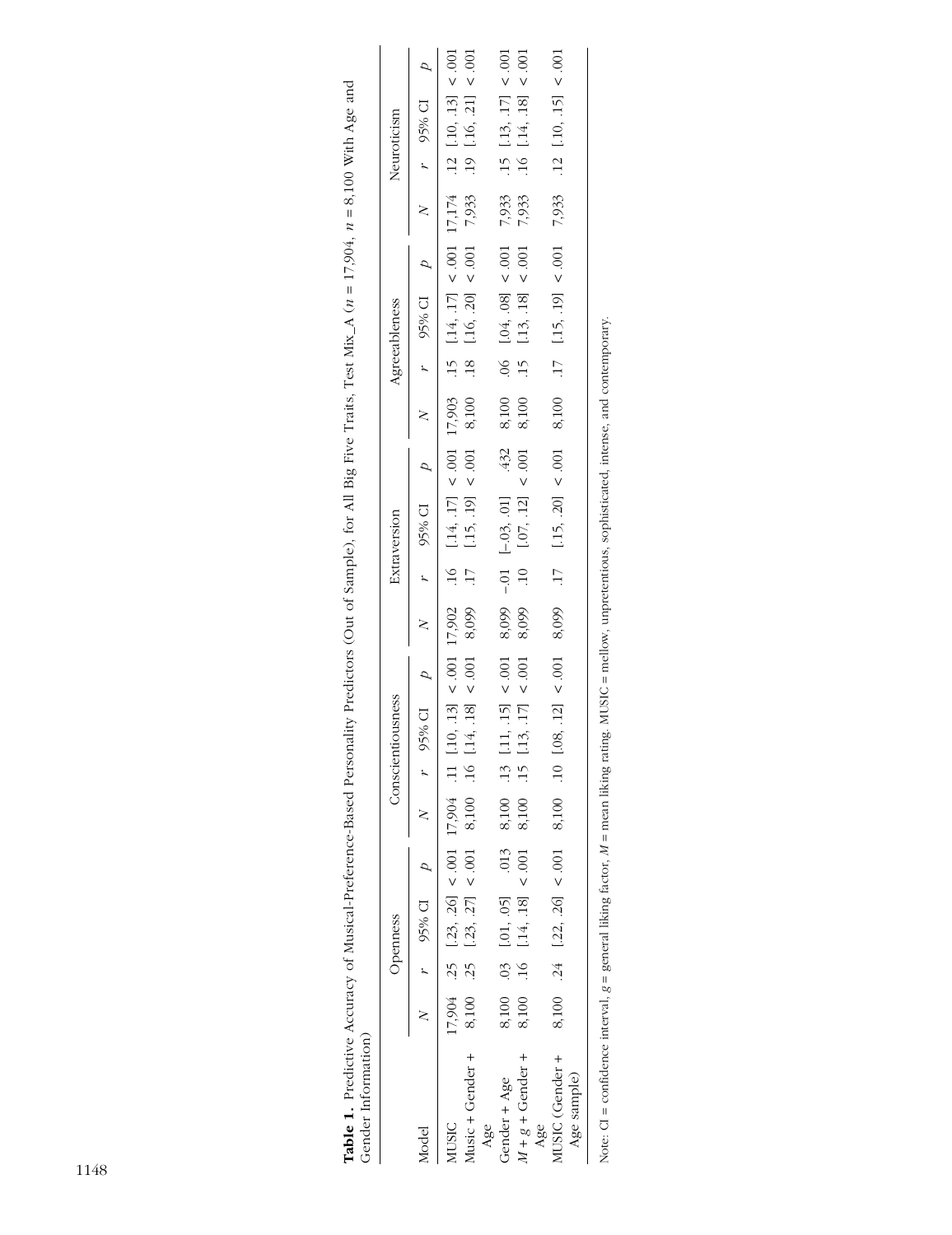.13]; and conscientiousness, *r*(17174) = .11, 95% CI = [.10, .13]. The music-based predictors of openness, extraversion, and agreeableness were significantly better than a baseline model that predicted personality solely using gender and age—we rejected the null hypothesis of equality in out-of-sample predictive accuracies at the *p* < .01 level, Steiger's *z* test (Steiger, 1980).<sup>8</sup> Adding musical preferences to the baseline model (gender and age) significantly increased the predictive accuracy for all of the Big Five traits (all *p*s < .012, Steiger's *z* test). To put these results in perspective, knowledge of one's musical preferences reveals nearly as much about their personality trait of openness as their behavior at work reveals to a work colleague; for the remaining traits, predictive accuracy ranged between 41% (conscientiousness) and 66% (neuroticism) of a colleague's accuracy (Youyou, Kosinski, & Stillwell, 2015).

These results indicate that preferences for short musical excerpts contain predictive information about personality traits. However, they do not allow us to tease apart whether this information arises from our participants' unique musical tastes (represented by the liking of individual excerpts) or from their tendencies to like music in general. To further investigate this issue, we constructed, for each of the Big Five traits, an additional "general baseline model" that included (a) participants' general evaluative tendencies (i.e., mean preference rating from all the musical pieces), (b) a general musicliking factor, calculated by fitting a bifactor model (Reise, Moore, & Haviland, 2010) to the liking ratings, $9$ and (c) gender and age.

Contrasting the predictive accuracies of the model that includes responses to individual survey items, gender, and age (Table 1, Row 2) with the general baseline model (Table 1, Row 4) allowed us to disentangle the predictive accuracies arising from specific versus general musical preferences. We find that the additional predictive accuracies obtained by including the individual survey responses (above the general baseline model) was highest for openness (Δ*r* = .09, 55% increase) and extraversion ( $\Delta r = .08, 79\%$ ). However, they were less pronounced for the three other traits ( $\Delta r = .03, 17\%$ for neuroticism,  $\Delta r = .02$ , 15% for agreeableness, and only  $\Delta r = .01$ , 7% for conscientiousness).<sup>10</sup> Thus, both specific and general musical preferences underlie the capacity to predict personality from musical preferences, where the former play a substantial role for the cases of openness and extraversion, and the latter underlie the capacity to predict the other three traits.

Finally, we explored the generalizability of our findings to two subpopulations that are typically underrepresented in laboratory studies conducted in college students. First, we found that all of the results held when limiting the estimates of predictive accuracy to participants who self-reported residing outside the United States, United Kingdom, or Canada (*n* = 1,596, see the Supplemental Material): Adding musical preferences significantly increased the predictive accuracy of the baseline model that included only age and gender in this subpopulation (for neuroticism  $p = .039$ , for all other traits *p* < .01, Steiger's *z* test). The results held when restricting the analyses to participants that selfreported being over 30 years of age (*n* = 1,528, see the Supplemental Material): Adding the musical preferences survey increased the predictive accuracy of the baseline demographic model for all traits (openness, extraversion, and agreeableness: *p* < .01; for conscientiousness  $p = .047$ ; for neuroticism  $p = .060$ , Steiger's *z* test).

**Replication across tests and genres.** To evaluate the robustness of the predictive accuracy results, we carried out the same analyses again for the other five musical preferences surveys. It is important to bear in mind that the sample sizes for these surveys were significantly smaller (between 5% and 45% of Mix\_A's sample size), and therefore (a) predictive accuracy was expected to decline, as the models' parameter estimates were less stable, and (b) the capacity to detect effects decreased due to reduced statistical power, especially for the traits for which the associations between preferences and personality were expected to be smaller (conscientiousness and neuroticism).

The results are summarized in Figure 2 and the Supplemental Material. The most similar replication used survey Mix\_B, which was taken by a subpopulation (about 45%) of Mix\_A respondents, and, like Mix\_A, consisted of excerpts from multiple genres. The predictive accuracies of the models trained using Mix\_B were significantly greater than zero (all *p*s < .001), and their point estimates were greater than the lower bounds of the 95% CIs of the predictive accuracies obtained from Mix\_A responses, for all of the Big Five traits. Furthermore, adding Mix\_B survey responses to the baseline demographic model (constructed from age and gender) significantly improved the predictive accuracies for openness, extraversion, and agreeableness (*p* < .001, Steiger's *z* test), providing a successful replication of survey Mix\_A for these traits. For neuroticism, the improvement was marginally significant  $(p = .11)$ , and for conscientiousness we did not detect a reliable improvement  $(p = .47)$ .

Next, we repeated the analyses for the rock and jazz surveys. These surveys were designed to capture the dimensions of the MUSIC model, while containing excerpts from exclusively one genre. For the two rock surveys (Rock\_A, *n* = 2,758; Rock\_B, *n* = 1,748) the predictive accuracies of all 10 models (five personality traits, two surveys) were reliably greater than zero (all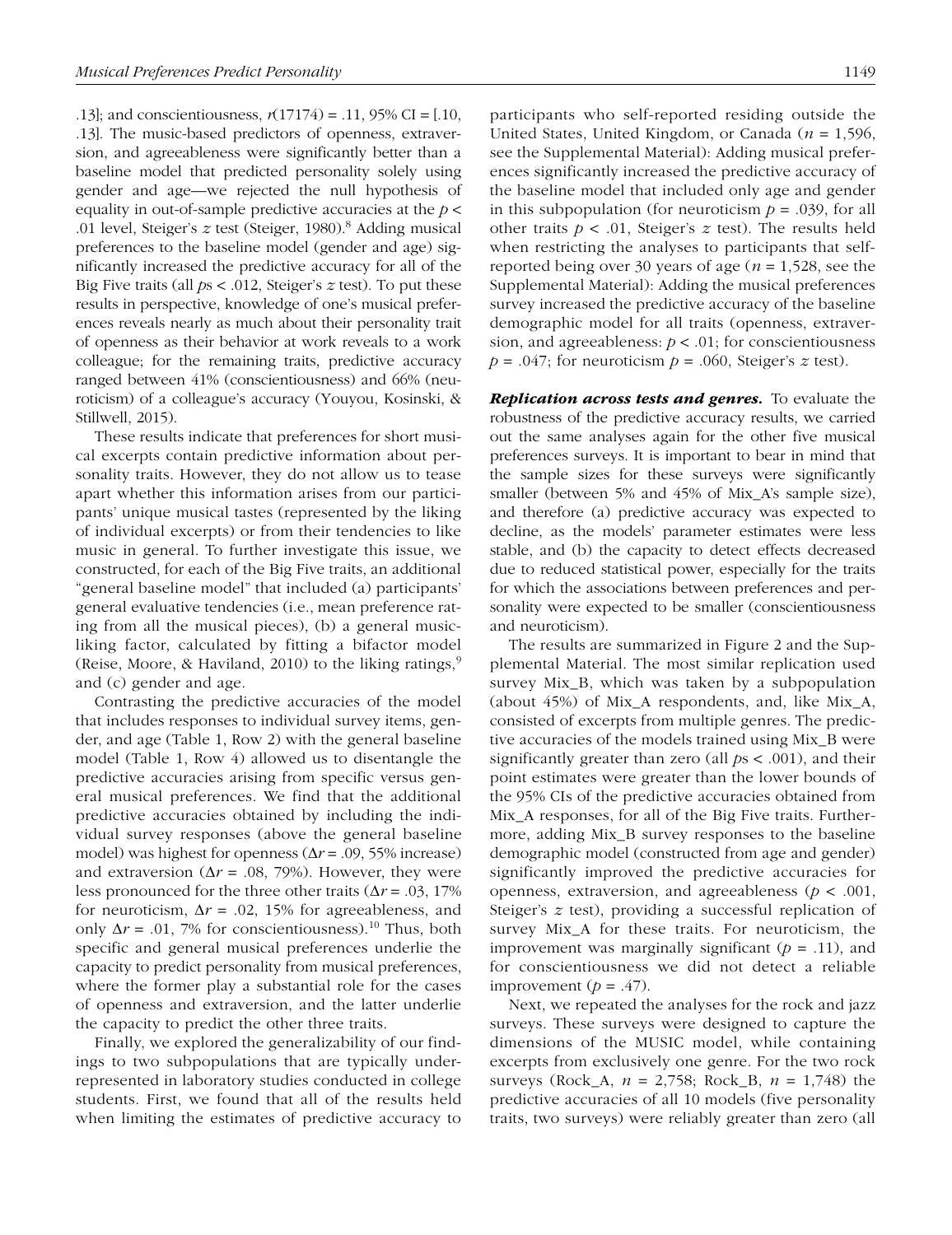

Fig. 2. Correlations between music-based Big Five personality predictors (out of sample) and actual personalities across tests and genres. Error bars denote 95% confidence intervals.  $O =$  openness to experience,  $C =$  conscientiousness,  $E =$  extraversion,  $A =$  agreeableness,  $N =$ neuroticism.

*p*s < .01), and adding the responses for these musical surveys to the baseline model (gender and age) increased the predictive accuracy of the models for all traits except neuroticism (openness, extraversion, and agreeableness:  $p < .01$ ; conscientiousness:  $p < .10$ ).

The models using responses to Jazz<sub>A</sub> ( $n = 1,590$ ) had statistically significant predictive accuracies (*p* < .01) for all traits except extraversion. Adding the responses for these musical surveys to the baseline model (gender and age) increased the predictive accuracy of all traits, though the improvement was not statistically significant, perhaps due to the small sample. For Jazz<sub>\_B</sub> (the smallest survey,  $n = 887$ ) we detected a reliable predictive accuracy only when predicting openness ( $p < .001$ ), and marginally significant ( $p < .10$ ) predictive accuracies for agreeableness and neuroticism, likely because the small sample (about 20 times smaller than Mix\_A) might have been insufficient for model training.

Robustness of the five-factor MUSIC model in a large **diverse sample.** Apart from examining the capacity to predict personality from liking of music, our data provide a unique opportunity to estimate the robustness of the five-factor MUSIC model (Rentfrow et al., 2011; 2012), and the capacity of our musical surveys to capture it. To do this, we subjected the survey responses of the participants who answered both surveys A and B of the mixed genre excerpts (i.e., Mix\_A and Mix\_B, *n* = 10,840) to principal component analysis  $(PCA)^{11}$  Investigating the projections of the different musical excerpts onto each of the principal components revealed that each group of excerpts, that was selected a priori to represent a MUSIC dimension, mapped into a unique principle component, for which the average projection was an order of magnitude greater than the projection onto the four other components (Table 2, see the Supplemental Material for projections of individual excerpts). Further, the first five principal components explained 59% of the variance in the data (see the Supplemental Material). Similar results were obtained for the responses to the jazz and rock surveys, and are published elsewhere (Rentfrow et al., 2012).

As the musical surveys used by the current investigation were specifically designed to capture the MUSIC model, examining these results in isolation would not allow concluding that all types of Western music are captured by the five-factor framework. However, it is important to keep in mind that the MUSIC model was originally constructed based on exploratory research that used a wide variety of musical pieces that are different from the ones used in the present research (Rentfrow et al., 2011). The current results corroborate that the MUSIC model is a robust framework for organizing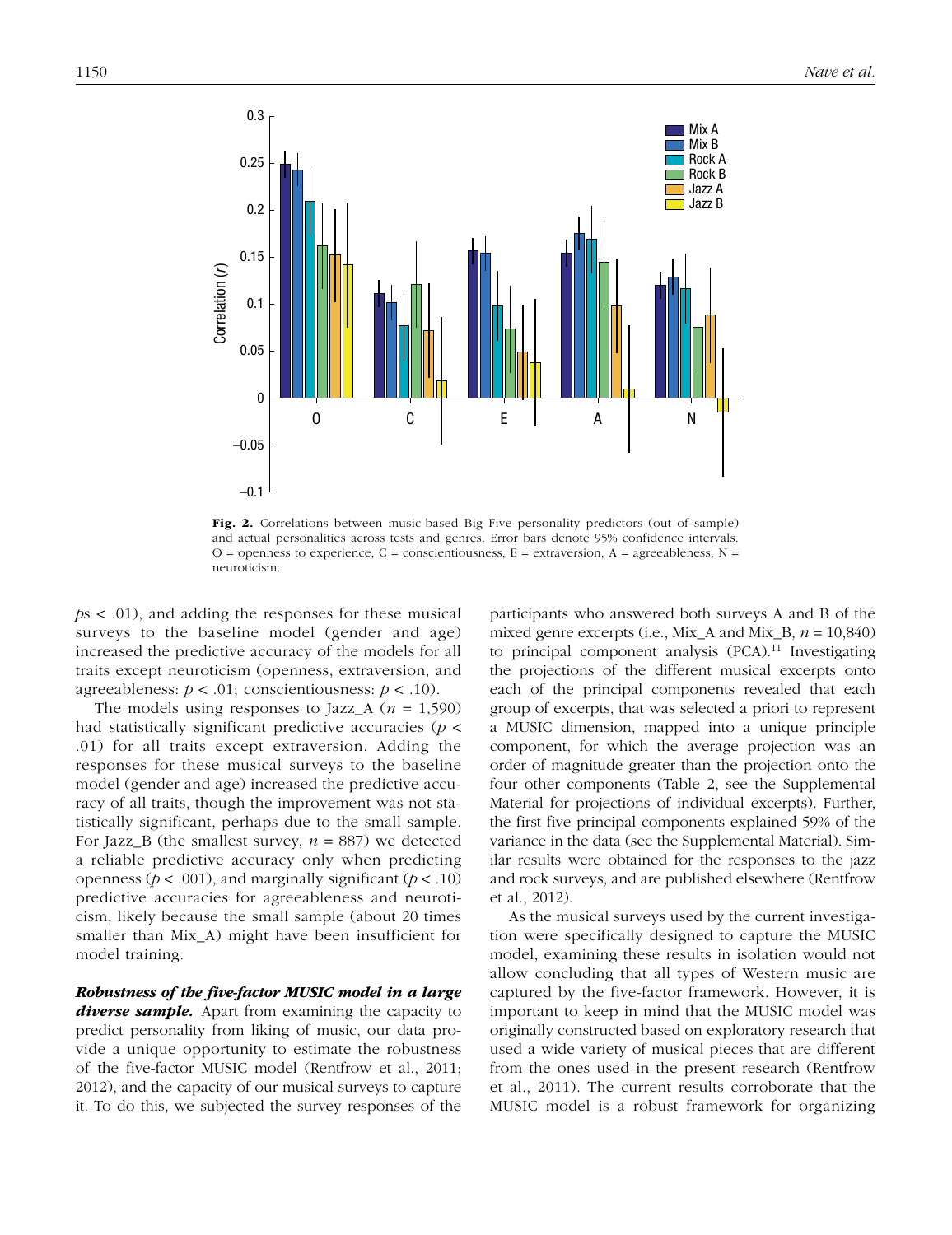| A priori MUSIC factor | F1      | F2      | F3      | F4      | F5      |
|-----------------------|---------|---------|---------|---------|---------|
| Mellow                | .024    | .005    | .049    | .020    | $-.241$ |
| Unpretentious         | .024    | .012    | .272    | $-.016$ | $-.017$ |
| Sophisticated         | .284    | $-.004$ | $-.003$ | .001    | $-.008$ |
| Intense               | $-.003$ | .308    | $-.002$ | .001    | $-.003$ |
| Contemporary          | .014    | .007    | $-.004$ | .288    | $-.025$ |
|                       |         |         |         |         |         |

Table 2. Average Loadings of the Excerpts' Liking Ratings on the First Five Principal Components of the Data

Note: Each row represents the 10 excerpts from surveys Mix\_A and Mix\_B that represented a priori each of the five MUSIC dimensions.

individual differences in preferences for music, and demonstrate its generalizability to a large and diverse population.

Links between the Big Five and MUSIC dimensions. The results indicate that the MUSIC model can be recovered from preference ratings for novel musical stimuli and that personality traits can be predicted from these ratings. We now turn to investigate whether, and to what extent, systematic associations between the Big Five and preferences for specific MUSIC dimensions exist.

In order to tease apart the different MUSIC components from general liking tendencies, we performed a bifactor analysis on the individual responses to survey Mix A. The analysis resulted in five factors that captured the (defined a priori) MUSIC dimensions, as well as a general liking factor (see Table 3). We then calculated the partial-correlation between the Big Five traits and the projections of participants' preferences on (a) the general liking factor and (b) the lower dimensions capturing the MUSIC dimensions. These partial correlations controlled for gender and age, and for the loworder MUSIC dimensions they also controlled for the general liking factor.

The results are summarized in Table 4 and show that two personality traits are associated with preferences for specific MUSIC dimensions, above demographics and the general liking tendency. In particular, openness is associated with greater liking of sophisticated music,  $r(8097) = .16, 95\% \text{ CI} = [.14, .18], p < .001, \text{ and less}$ liking of mellow,  $r(8097) = -.12, 95\% \text{ CI} = [-.10, -.14],$  *p* < .001, and contemporary music,  $r(8098) = -0.11$ , 95% CI =  $[-.09, -.13]$ ,  $p < .001$ , where extraversion is associated with preference for unpretentious music,  $r(8096)$  = .13, 95% CI = [.11, .15], *p* < .001. Openness and extraversion are also associated with general liking of music—openness, *r*(8098) = .14, 95% CI = [.12, .16], *p* < .001; extraversion, *r*(8097) = .10, 95% CI = [.08, .12], *p* < .001. For the remaining three traits, none of the specific correlations exceeded  $r = .06$ , and agreeableness was the only trait associated with general liking of music  $r(8098) = .14, 95\%$  CI = [.12, .16],  $p < .001$ .

We further explored the links between personality and preferences for the individual excerpts representing the MUSIC dimensions in all of the six musical surveys, by estimating the univariate correlations between responses to the different survey questions (i.e., specific excerpts) and personality traits. In Figure S2 in the Supplemental Material, each 6 × 5 framed square represents a different combination of a Big Five trait (row) and a MUSIC factor (column). For example, the top-left square represents the correlations between openness and the different excerpts capturing the Mellow dimension. Each row within this square represents one of the six different surveys, and contains the five different excerpts that correspond to the Mellow factor in the survey.

Several patterns emerge in the correlation map. Most notably, the correlations are typically small in size (none was greater than  $r = .21$ ), and are positive for all of the traits except neuroticism. In line with the partial correlations reported above (for survey Mix\_A), openness most strongly correlated with liking the sophisticated excerpts,

Table 3. Average Loadings of the Excerpts' Liking Ratings on the General Factor and the First Five Principal Components of the Data, Extracted Using a bifactor Model

| A priori MUSIC factor | General | F1      | F2      | F3      | F4      | F5      |
|-----------------------|---------|---------|---------|---------|---------|---------|
| Mellow                | .625    | $-.029$ | $-.007$ | .061    | .062    | .312    |
| Unpretentious         | .366    | .082    | $-.069$ | .472    | $-.121$ | $-.146$ |
| Sophisticated         | .463    | $-.013$ | .579    | $-.041$ | $-.025$ | $-.073$ |
| Intense               | .075    | .786    | $-.009$ | .015    | $-.008$ | $-.005$ |
| Contemporary          | .439    | .004    | $-.004$ | $-.012$ | .588    | $-.008$ |

Note: Each row represents the five excerpts from survey Mix\_A that represented a priori each of the five MUSIC dimensions.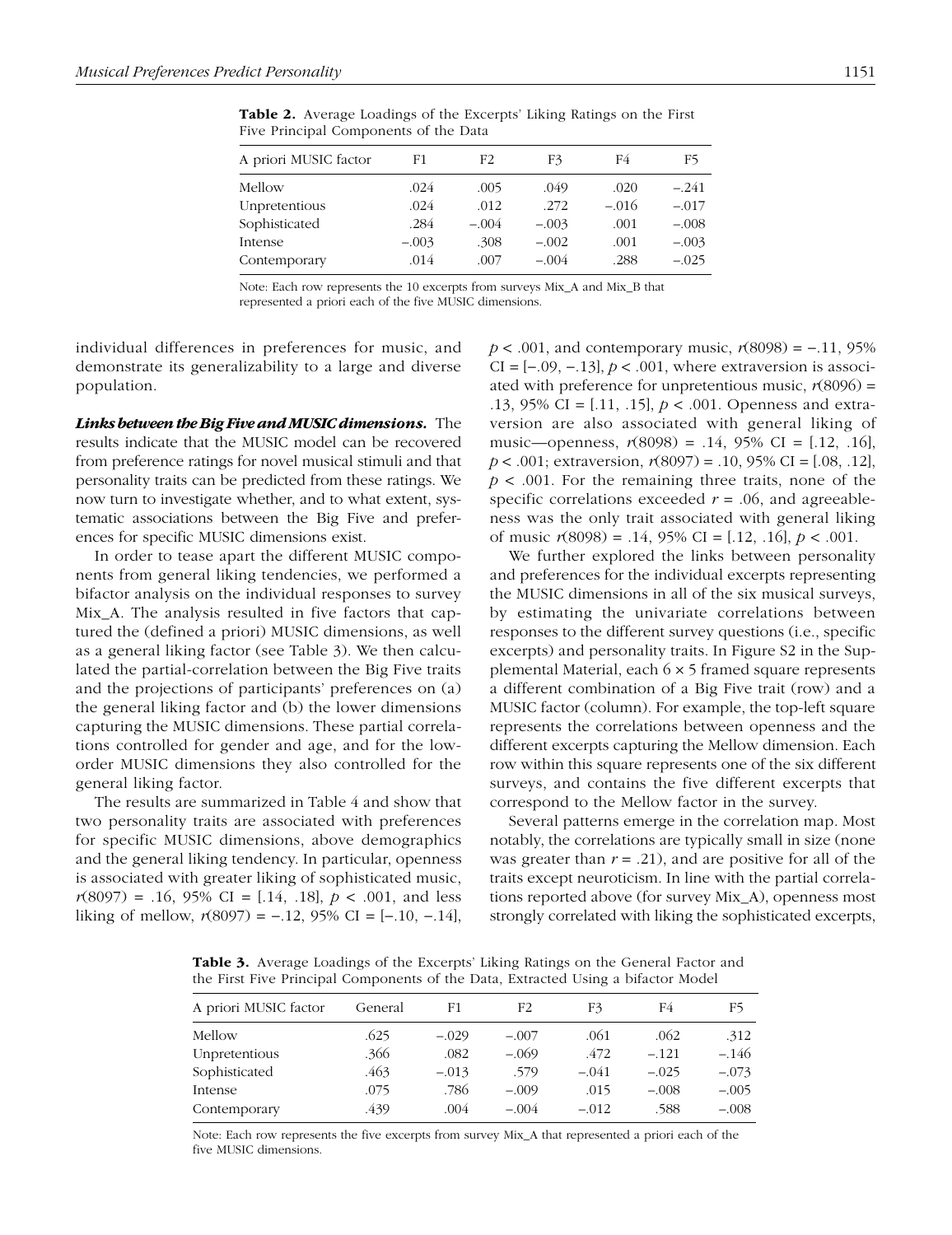| Trait                  | General | Mellow | Unpretentious | Sophisticated | Intense | Contemporary |
|------------------------|---------|--------|---------------|---------------|---------|--------------|
| Openness to experience | .14     | $-.12$ | $-.02$        | .16           | .07     | $-.11$       |
| Conscientiousness      | .06     | .05    | .02           | $-.03$        | $-.02$  | .00          |
| Extraversion           | .10     | $-.05$ | .13           | $-.06$        | .00     | $-.01$       |
| Agreeableness          | .14     | .06    | .00           | $-.06$        | .00     | .02          |
| Neuroticism            | $-.06$  | .03    | $-.06$        | .02           | .04     | .00          |

Table 4. Partial Correlations Between the Big Five Traits and the General Music-Liking Factor as Well as the Lower-Order MUSIC Dimensions, Extracted by Performing a bifactor Model on the Responses to Survey Mix\_A

Note: The correlations control for gender and age, and for the lower dimension they also control for the general factor.

and extraversion was most strongly correlated with evaluating the unpretentious excerpts more positively.

## Study 2: Musical Facebook Likes Predict Personality Traits

The results from Study 1 indicated that preferences for unfamiliar musical stimuli contain some valid information about personality. The aim of Study 2 was to replicate and extend these results to real-world behavior by investigating whether naturally occurring statements of musical preferences, as represented by Facebook Likes of musical artists, also predict personality traits.

The Like feature is a mechanism used by Facebook users to publicly express their positive association with online content, by generating a digital record that is accessible to their friends, Facebook, software developers who provide services to users, as well as outside parties, including governments and industries. Facebook Likes represent a very generic class of digital records, similar to Web search queries or credit card purchases, and are used to signal positive associations with many different types of content, including photos, friends' status updates, and Facebook pages of products, sports, books, restaurants, popular websites, and musicians. There is evidence that Facebook Likes, in general, contain information about many personal attributes, from religiosity and political views to sexual orientation and personality (Kosinski, Stillwell, & Graepel, 2013). However, that work examined Likes in general, irrespective of content, so it is not clear whether Likes for specific types of content are reliably associated with personality.12 Thus, Study 2 not only evaluated the generalizability of Study 1 to behavioral indicators of musical preferences, but it also examined whether, and to what extent, Likes of musical artists alone betray information about the personalities of Facebook users.

## Method

**Participants.** We used data from a sample of 21,929 MyPersonality users (65% females), with a median age of 21 (interquartile distance  $= 5$ ).<sup>13</sup> The study included all of the participants in the MyPersonality database who (a) completed a Big Five personality questionnaire, (b) had at least 20 "Likes" of musical artists that were used for personality prediction (further details below), and (c) shared information about their age and gender.

**Personality.** Study 2 used the same IPIP measure described in Study 1 (Goldberg et al., 2006).

**Musical Facebook Likes.** In order to focus our analysis on the predictive power of musical artist Likes, we first filtered out all the Likes that were not categorized by Facebook as music-related. We then searched all of the remaining Likes in EchoNest (http://the.echonest.com), a major online musical database containing over 3 million artists, and excluded all Likes that did not appear in the database. Next, we excluded all users that had fewer than 20 Likes and included only artists that had at least 20 Likes.<sup>14</sup> This resulted in a large, sparse logical matrix *L*, in which each row *r* represented a participant and each column *c* represented an artist, such that  $L(r, c)$  equals 1 if participant *r* likes artist *c* and 0 otherwise. The matrix *L* has dimensions  $21,929$  (users)  $\times$  62,036 (artists).

**Prediction algorithm.** For each of the Big Five personality traits, we conducted three out-of-sample predictions on the basis of (a) the musical Likes matrix; (b) the Likes matrix, gender, and age; and (c) gender and age alone.

Predictions were carried out using the following procedure:

- 1. We randomly split the participants into 10 groups, in a similar fashion to Study 1.
- 2. For each of the 10 holdout groups, we reduced the dimensionality of the liking matrix *L* to *N* users × 500 by performing sparse singular value decomposition (SVD) on the remaining 90% of the data.
- 3. For each of the 10 holdout groups, we trained a linear model to predict each of the Big Five personality traits, by fitting a linear regression with a LASSO penalty to the remaining 90% of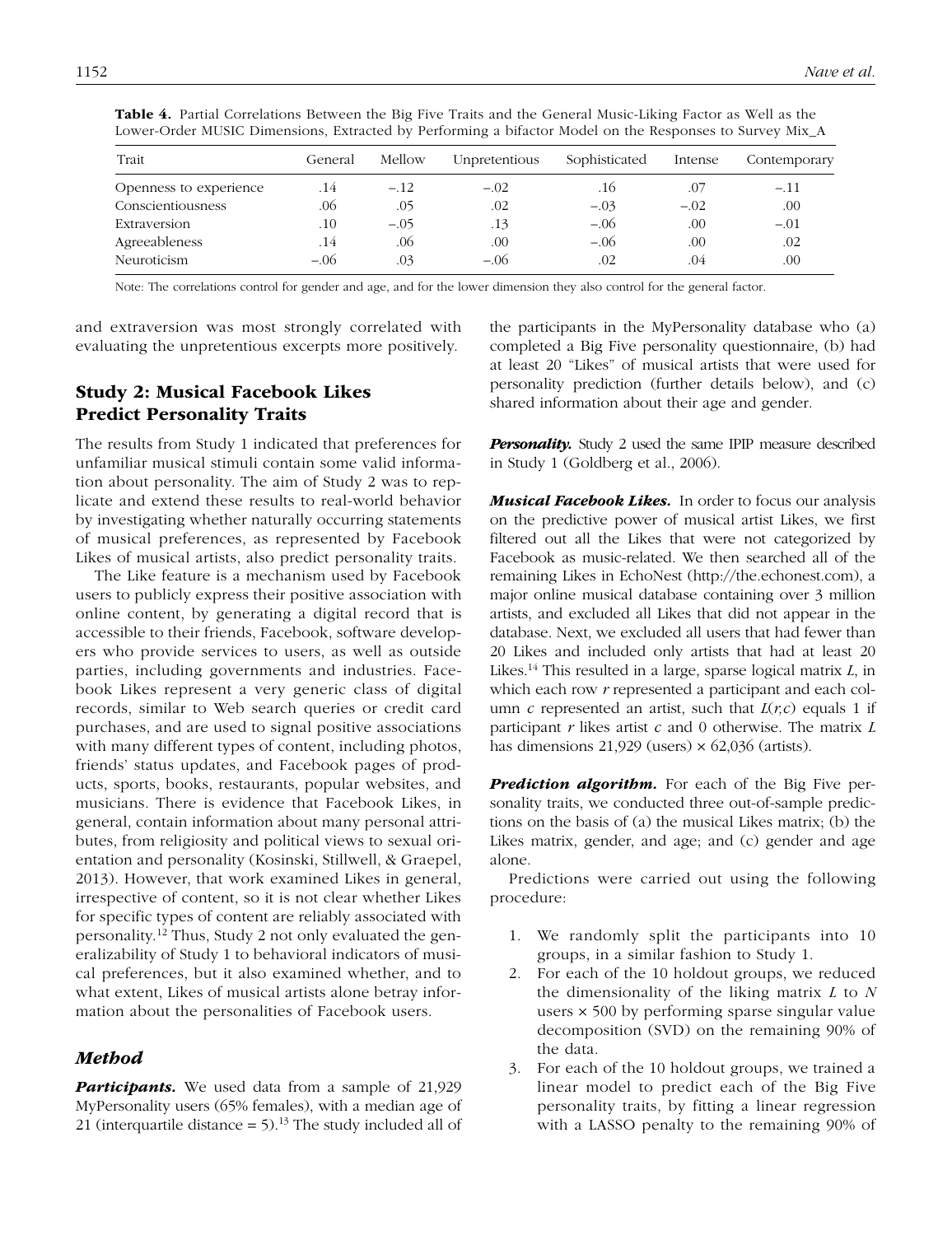the data. The tuning parameter  $\lambda$  was optimized via 10-fold cross-validation, performed within each training set, in a similar fashion to Study 1. All of the independent variables were standardized prior to model training, as penalized regression models (such as LASSO) are sensitive to the scale of the inputs.

4. Using the trained model, we conducted out-ofsample prediction on the 10% of the data that comprised the holdout group.<sup>15</sup> We estimated the goodness of fit by calculating the Pearson's correlation between the actual and predicted personalities.

## Results

Musical Facebook Likes predict personality traits.

The results are summarized in Figure 3 and Table 5. We found reliable correlations between the music Likesbased personality predictors and all of the Big Five personality traits all *p*s < .001). As in Study 1, the highest predictive accuracy was for openness,  $r(21929) = .30$ , 95% CI = [.29, .31], followed by extraversion, *r*(21929) = .21, 95% CI = [.20, .22]; conscientiousness, *r*(21929) = .19, 95% CI = [.17, .20]; neuroticism, *r*(21929) = .18, 95% CI = [.17, .20]; and agreeableness,  $r(21929) = .17, 95\% \text{ CI} =$ [.15, .18]. To put our results in perspective, the predictive accuracy of the music Likes-based model for openness and neuroticism was roughly the same as a personality prediction made by a coworker. For the other traits, accuracy ranged between 55% (agreeableness) and 77% (conscientiousness) of the accuracy of a work colleague's prediction (Youyou et al., 2015).

For all the traits, the musical Likes-based predictors were substantially more accurate than the baseline demographic model (all *p*s < .001, Steiger's *z* test). Adding Likes to the baseline model significantly improved the results for all traits but neuroticism (see Figure 3; all  $ps < .001$ , Steiger's  $z$  test).<sup>16</sup> For neuroticism, the predictive accuracies of the Likes-based model and the demographic model were similar, suggesting that the former model's predictive accuracy stems from information that is also captured by age and gender.

Personality inferences based on Facebook Likes were more accurate, on average, compared to inferences based on active listening. As Facebook Likes contain meta information about the performing artist that goes beyond the pure auditory content, this finding is somewhat unsurprising. However, this finding should be interpreted with caution, as we cannot rule out the possibility that other factors, which are not directly related to metadata (e.g., differences in measurement error between these two types of variables), underlie the differences in predictive accuracy between the models.<sup>17</sup>

The results indicate that Facebook Likes of musical artists carry personality-relevant information. However, they do not allow us to tease apart the different contributions of particular musical tastes (i.e., liking of specific artists) from more general tendencies, such as a general tendency to like musical Facebook pages (e.g., high-openness individuals tend to like more



Fig. 3. Correlations between Facebook music Likes-based Big Five personality predictors (out of sample) and actual personalities ( $N = 21,929$ ). Error bars denote 95% confidence intervals. O = openness to experience, C = conscientiousness,  $E =$  extraversion,  $A =$  agreeableness,  $N =$  neuroticism.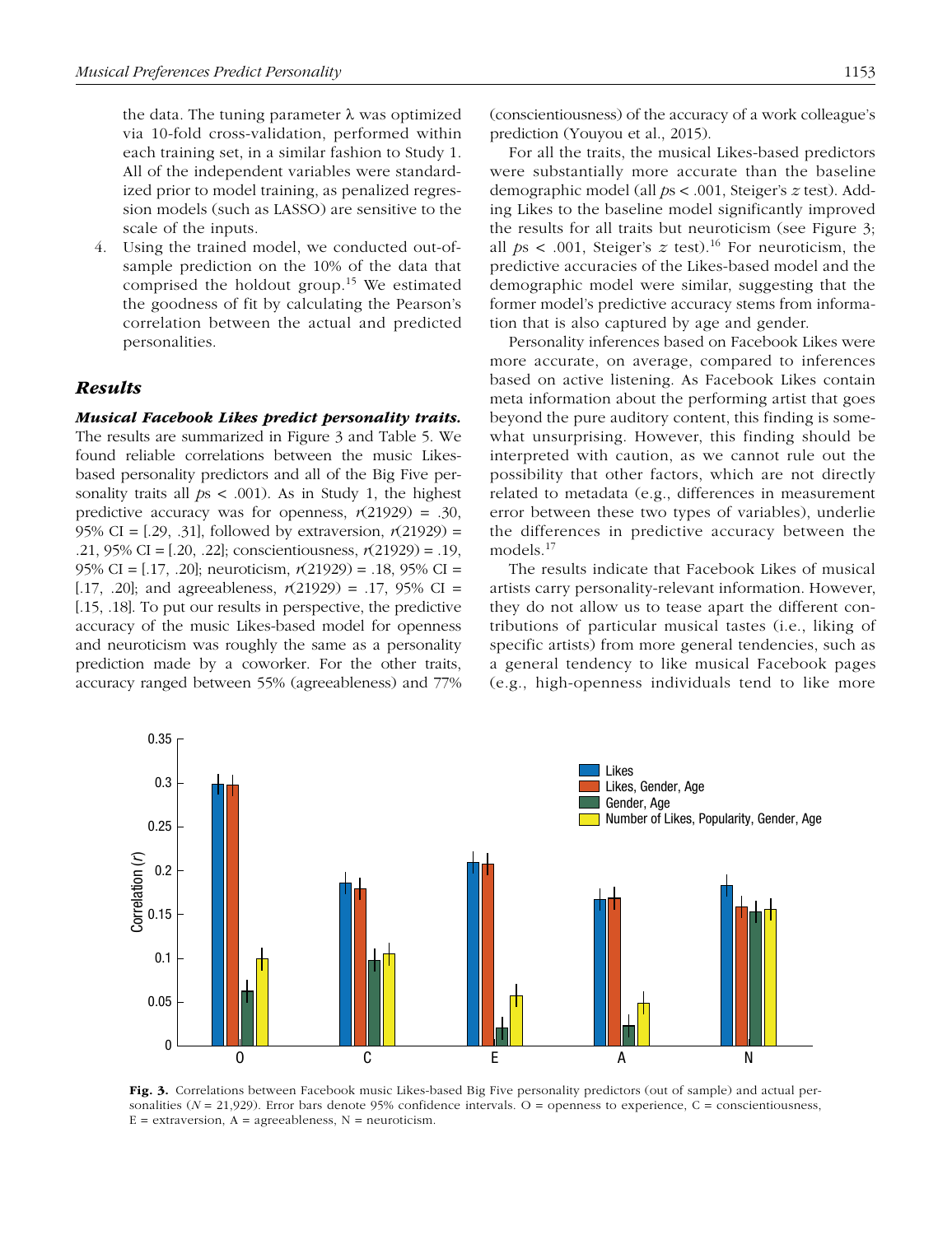|                                |  | Openness |                                                              | Conscientiousness |  | Extraversion |  | Agreeableness                                                                                                                                                                                                                                                                              |  | Neuroticism |                |
|--------------------------------|--|----------|--------------------------------------------------------------|-------------------|--|--------------|--|--------------------------------------------------------------------------------------------------------------------------------------------------------------------------------------------------------------------------------------------------------------------------------------------|--|-------------|----------------|
| Aodels                         |  |          | $N \qquad r \qquad 95\% \qquad D \qquad P \qquad N \qquad r$ |                   |  |              |  |                                                                                                                                                                                                                                                                                            |  |             | $\overline{a}$ |
| Music Likes                    |  |          | $21,929$ . 30 [.29, .31] < .001 21,929 .19                   |                   |  |              |  |                                                                                                                                                                                                                                                                                            |  |             |                |
| .ikes + Gender                 |  |          | $21,929$ .30 [.29, 31] < .001 21,929 .18                     |                   |  |              |  |                                                                                                                                                                                                                                                                                            |  |             |                |
| $+ Agec$                       |  |          |                                                              |                   |  |              |  |                                                                                                                                                                                                                                                                                            |  |             |                |
| Gender + Age                   |  |          | $21,929$ . 04 [.03, .06] < .001 21,929 .12                   |                   |  |              |  |                                                                                                                                                                                                                                                                                            |  |             |                |
| Number of Likes                |  |          | $21,929$ .10 [.09, .11] < .001 21,929 .11                    |                   |  |              |  | $\begin{bmatrix} .11 , .14 & < .001 & 21,929 & .00 & [-.02, .01] & .924 & 21,929 & .04 & [.02, .05] < .001 & 21,929 & .17 & [.15, .18] < .001 \\ [.09, .12] < .001 & 21,929 & .06 & [.04, .07] < .001 & 21,929 & .05 & [.04, .06] < .001 & 21,929 & .16 & [.14, .17] < .001 \end{bmatrix}$ |  |             |                |
| + Popularity +<br>Gender + Age |  |          |                                                              |                   |  |              |  |                                                                                                                                                                                                                                                                                            |  |             |                |
| downsampled<br>Ausic Likes,    |  |          | $17,904$ .29 [.28, 31] < 001 17,904 .18                      |                   |  |              |  | $[.17, .20]$ < 001 17,904 .20 $[.19, .22]$ < 001 17,904 .16 $[.15, .18]$ < 001 17,904 .18 $[.16, .19]$ < 001                                                                                                                                                                               |  |             |                |
|                                |  |          |                                                              |                   |  |              |  |                                                                                                                                                                                                                                                                                            |  |             |                |

Table 5. Predictive Accuracy of Music Artist Likes-Based Personality Predictors (Out of Sample), for All Big Five Traits (N = 21,929) Table 5. Predictive Accuracy of Music Artist Likes-Based Personality Predictors (Out of Sample), for All Big Five Traits (*N* = 21,929)

Note:  $CI = confidence$  interval. Note: CI = confidence interval.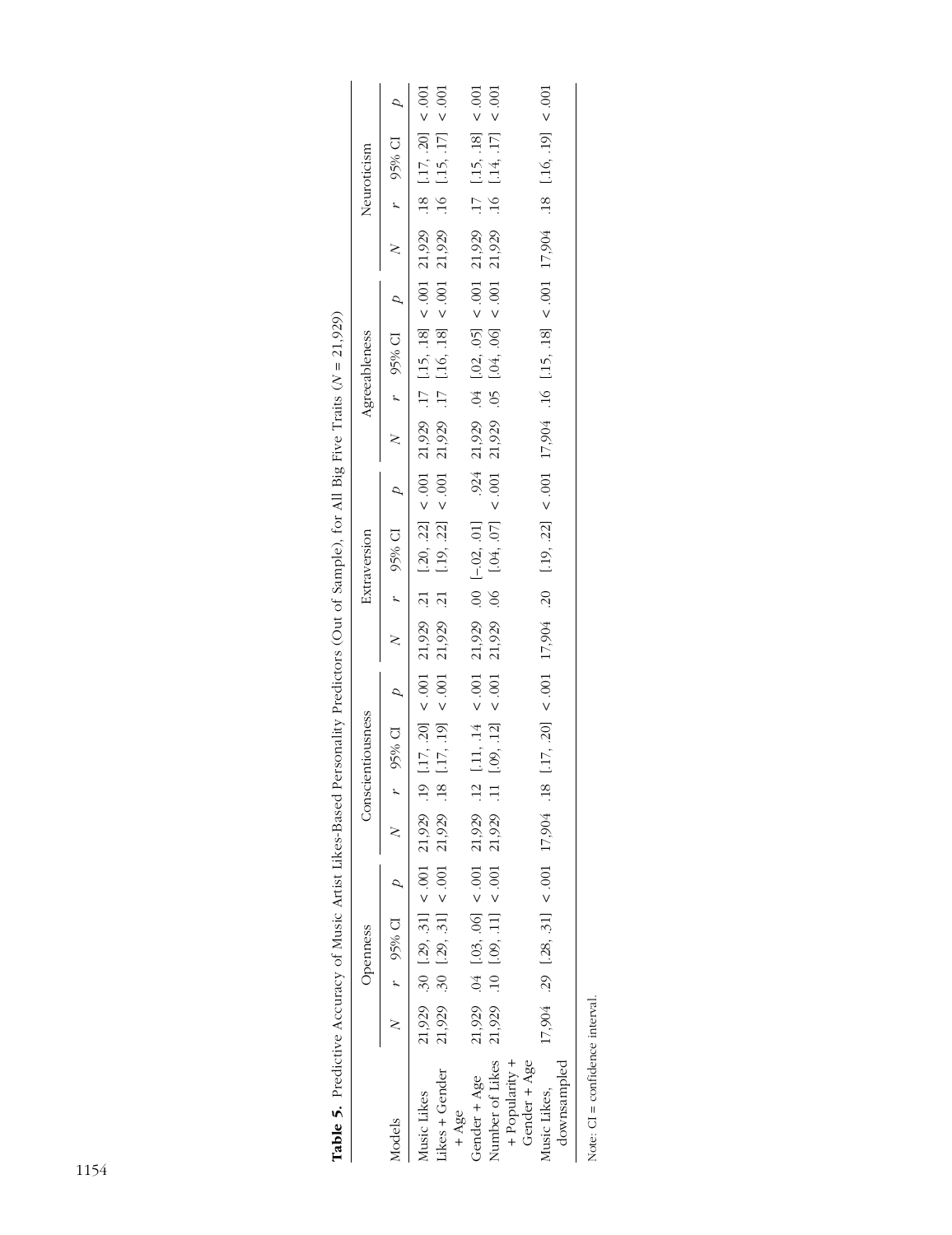artists), or an inclination to like popular pages (e.g., agreeable individuals tend to like artists that are liked by others). To investigate this issue, we constructed an additional "general baseline model," predicting each of the Big Five traits, using (a) number of Likes, a single scalar variable denoting the total amount of musical artists that each participant liked; and (b) popularity score, a scalar variable denoting the average popularity across all artists liked by the user, such that popularity was defined as the logged number of Likes that an artist had across the study's participants, normalized by the total number of users; and (c) gender and age.

Contrasting the predictive accuracies of the model that include individual Likes, gender, and age (Table 5, Row 2) with the general baseline model (Table 5, Row 4) allowed us to disentangle the predictive accuracies arising from specific, versus general, musicalliking tendencies. We found that the additional predictive capacities obtained by including the individual Likes were substantial for four of the traits. For openness, we found  $\Delta r = .20$  (200% increase), followed by extraversion (Δ*r* = .15, 260%), agreeableness (Δ*r* = .12, 240%), and conscientiousness (Δ*r* = .07, 70%). The increase was not pronounced for neuroticism (Δ*r* < .01, only  $2\%$ ).<sup>18</sup> In conclusion, the majority of predictive personality information can be attributed to individual Likes rather than general tendencies, with the exception of neuroticism.

## **Discussion**

Recent research has suggested that individual differences in musical preferences and personality traits are linked. Using a diverse sample composing tens of thousands of participants, we corroborated these findings and further extended them in four important ways.

First, our results show that affective reactions to 15-s excerpts of novel musical pieces, which lacked metadata information (e.g., artist name), are sufficient for predicting individual differences in personality. This finding replicated across and within genres, and demonstrates that preferences for the musical content itself, rather than the name of the artist, or a genre, contains sufficient information for personality inference.

Second, our study corroborates the MUSIC model's capacity to capture individual differences in preferences for Western music in a large and diverse population. Extensive research and discussions devoted to estimating the replicability of laboratory experiments in psychology, and social sciences in general, have highlighted the critical importance of replication efforts (Camerer et al., 2016; Carter & McCullough, 2014; Lane, Luminet, Nave, & Mikolajczak, 2016; Nave, Camerer, & McCullough, 2015; Nosek et al., 2015; Open Science Collaboration, 2015; Simons, 2014). Our results show that the fivefactor MUSIC model is highly replicable, providing a solid foundation for the future investigations of musical preferences and their links with other psychological constructs.

Third, we find that preferences for specific dimensions of the MUSIC model are associated with two of the Big Five traits. Preferences for sophisticated musical excerpts were related to openness to experience, whereas preferences for unpretentious excerpts were associated with extraversion.

Fourth, the present research helps to establish the external validity of the link between musical preferences and personality by showing that personality traits can be reliably predicted both from liking ratings that follow actual listening and also from digital records of naturally occurring, real-world behaviors. Previous research has shown that personality can be inferred from Facebook Likes in general (Kosinski et al., 2013), yet the mechanisms at work are poorly understood. Here, we have shown that focusing on musical preferences alone reveals valid information about users' personalities. With the growing presence of services for streaming and sharing music online, this finding has direct implications for the music industry, recommendation algorithms, and marketing practitioners (Bruner, 1990; Matz, Gladstone, & Stillwell, 2016; Matz, Kosinski, Nave, & Stillwell, 2017; Ogden, Ogden, & Long, 2011).

Our study has several important limitations, leaving open questions for future research. First, while our results demonstrate that musical preferences carry personality information that goes beyond age, gender, and general liking tendencies, we recognize that there are likely other unmeasured person-level variables (e.g., geolocation, socioeconomic status, culture, and preferences for different leisure activities) that would capture at least some of this incremental variance. Moreover, our results are correlational, and therefore cannot address questions of causality. For example, it is possible that common environmental factors (e.g., peer influence) influence both personality and musical preferences.

Second, although Facebook Likes are active, naturally occurring behaviors, they do not automatically reflect what music people actually listen to. Moreover, Liking an artist might be driven by factors other than musical taste, such as peer influence or self-image. The increasing use of music-streaming services (e.g., Last FM, Spotify) is expected to allow further investigations of the links between personality and active ecologically valid music listening behavior.

Third, although our study generalizes previous findings to populations that are beyond college students, our sample is composed of Facebook users. It is thus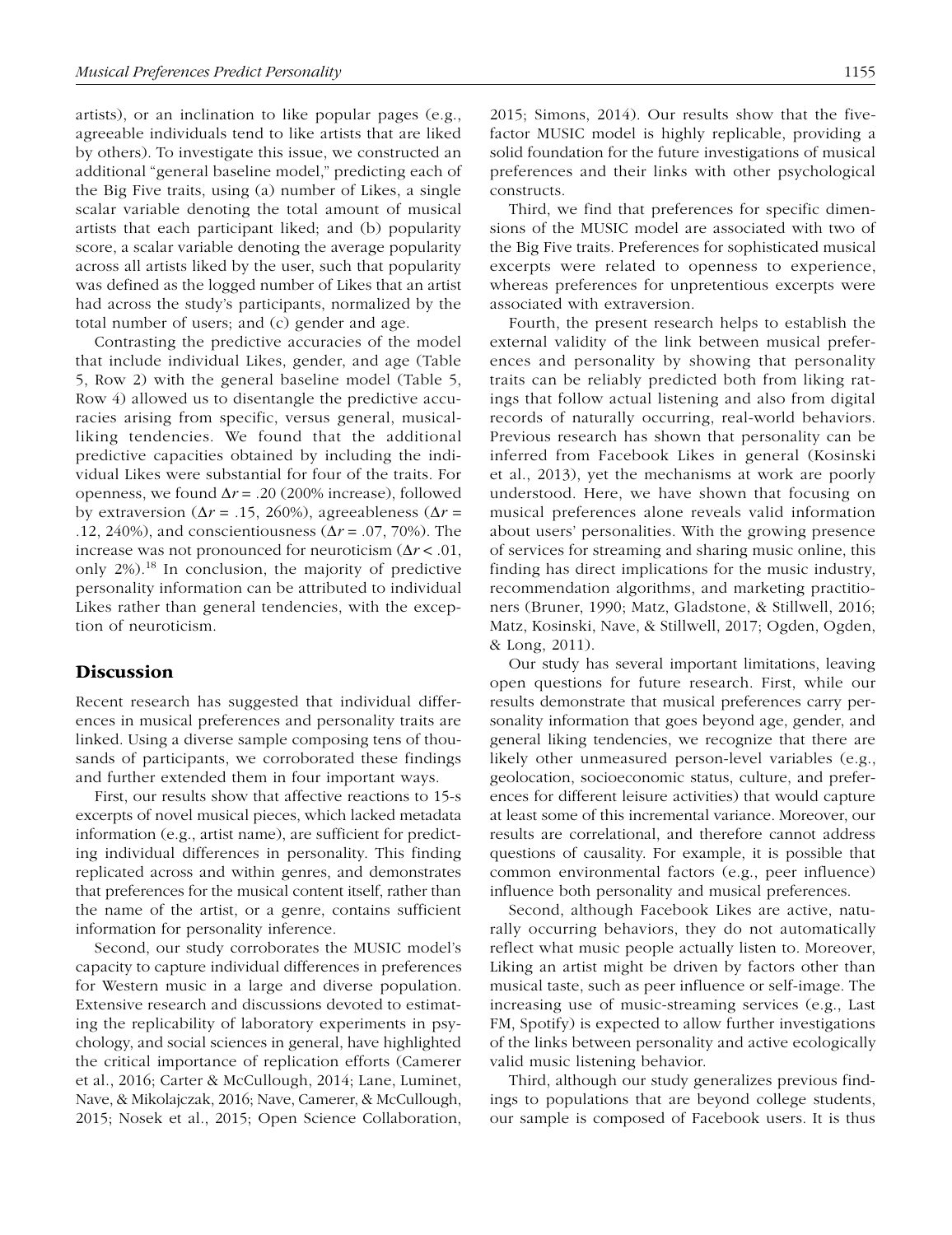an open question whether our findings generalize to populations that are not represented in the current work, such as non-Western societies (Henrich, Heine, & Norenzayan, 2010). Moreover, the musical pieces used in Study 1 were entirely Western in origin, so for now the conclusions we can draw from the current findings are restricted to predominantly Western societies.

Finally, while our data-driven predictive analyses provide strong evidence supporting the link between musical preferences and personality, the results call for further development of theoretical models for identifying the mechanisms at work. One such candidate mechanism is based on self-identity motives (Abrams, 2009). That is, people are drawn to musical styles that validate their self-perceptions and convey that information to others (e.g., listening to avant-garde music can serve to simultaneously reinforce and communicate the belief that one is creative and unconventional). A second mechanism is based on emotion regulation (Saarikallio & Erkkilä, 2007). That is, people prefer styles of music that reinforce their mood or emotional state (e.g., listening to uplifting music may help to maintain a positive mood). A third possible mechanism is based on activity congruence, or the idea that people prefer auditory content that complements the activities they regularly pursue. For example, fast and upbeat music complements various energetic activities, from dancing to socializing, that are likely to appeal to extraverted people.

While some of our exploratory findings demonstrate associations between personality traits and components of the five-factor MUSIC model that are consistent with the above mechanisms (e.g., high openness is associated with liking sophisticated music), and are also in accord with previous research (Schäfer & Mehlhorn, 2017), the magnitudes of these associations are generally small in size. Thus, a considerable amount of variance in musical preferences remains unexplained. Future investigations concerned with musical preferences should illuminate the underlying mechanisms by investigating how preferences relate to identity motives, emotion regulation processes, and activity preferences, and also by exploring how preferences for particular auditory features (e.g., rhythm, time signature, frequency components) may correspond to different personality traits (see Lindenbaum, Maskit, Kutiel, & Nave, 2010; Logan, 2000).

In summary, we have shown that preference ratings for unfamiliar musical stimuli and naturally occurring statements of musical preferences in online social media allow for making reliable inference of personality traits. These results corroborate that music—a form of self-expression that is ubiquitous across human cultures communicates meaningful information about basic psychological characteristics.

## 1156 *Nave et al.*

#### Action Editor

Brent W. Roberts served as action editor for this article.

### Author Contributions

All authors developed the study concept and contributed to the study design. Data collection was performed by M. Kosinski and D. Stillwell; data analysis and interpretation were performed by G. Nave and J. Minxha under the supervision of J. Rentfrow; G. Nave drafted the manuscript.

### Declaration of Conflicting Interests

The author(s) declared that there were no conflicts of interest with respect to the authorship or the publication of this article.

#### Supplemental Material

Additional supporting information can be found at http:// journals.sagepub.com/doi/suppl/10.1177/0956797618761659

### Open Practices



All data and materials have been made publicly available via the Open Science Framework and can be accessed at https:// osf.io/nfqb9/. The complete Open Practices Disclosure for this article can be found at http://journals.sagepub.com/doi/ suppl/10.1177/0956797618761659. This article has received badges for Open Data and Open Materials. More information about the Open Practices badges can be found at http://www .psychologicalscience.org/publications/badges.

#### Notes

1. The MyPersonality Facebook app ran from 2007 to 2012. It presented the opportunity for Facebook users to take real scientific research questionnaires and get feedback on their results. Overall, more than 6 million users took at least one questionnaire. The raw data used in the current study are available for researchers on the project's website: http://myperson ality.org.

2. The excerpts are available for download on the project's page on the Open Science Framework (OSF): https://osf.io/nfqb9.

3. The mixed genre excerpts were used by Rentfrow et al. (2011; 2012) and Greenberg et al. (2015; 2016). A subsample (about 5%) of the "mix" respondents in the current study was also included by Rentfrow et al. (2012). The rock and jazz excerpts were used by Rentfrow et al. (2012) and Greenberg et al. (2015; 2016).

4. Analyses scripts and preprocessed data are available on the project's OSF page: https://osf.io/

5. The random partition of the data into 10 holdout groups was conducted independently for each of the models (i.e., there was a different partition for every combination of personality trait and dependent variables).

6. Optimization was performed using the "lassoglm" function implemented in MATLAB (The MathWorks, Natick, MA), under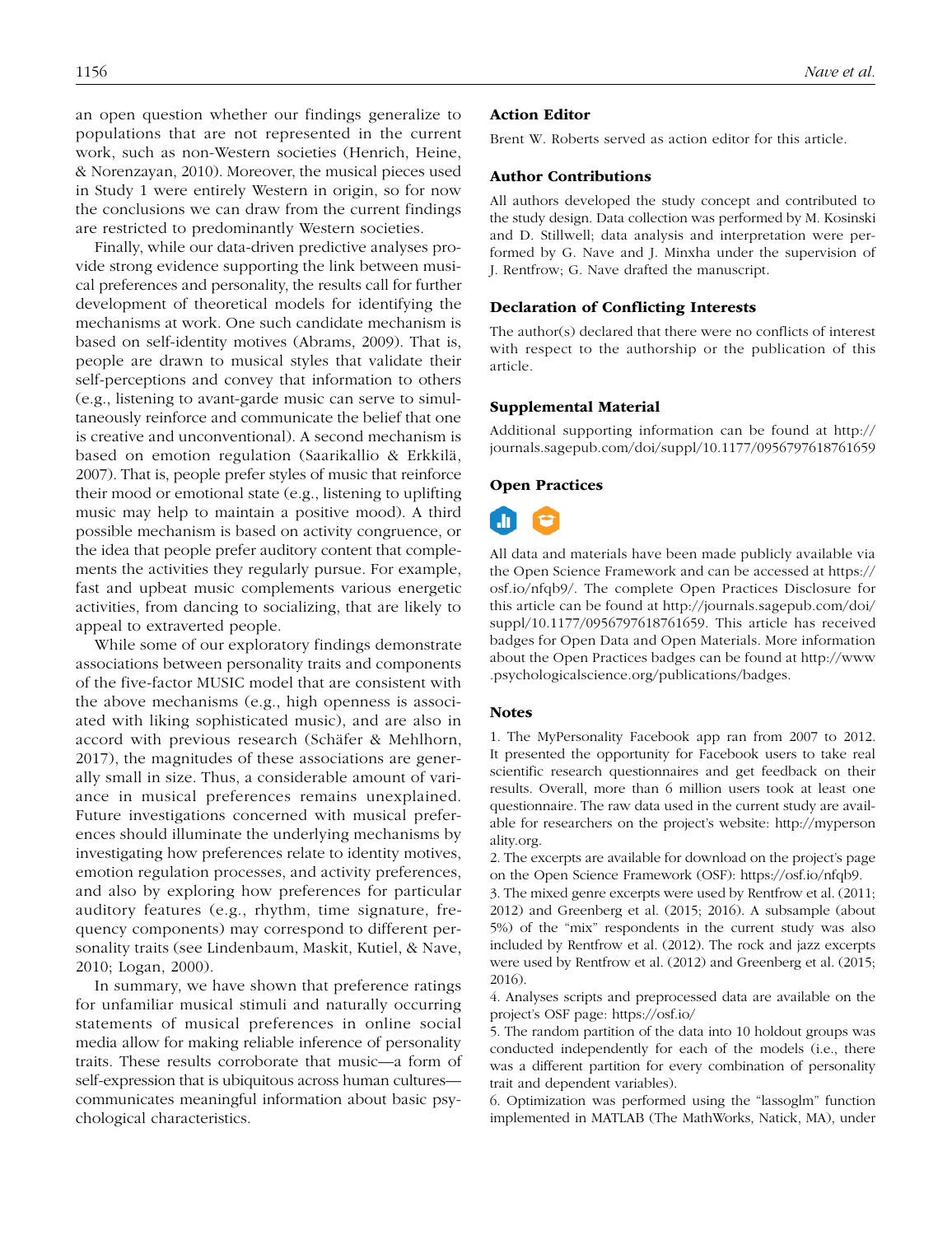its default setting. Thus, we first estimate λ\_MAX—the largest value of the penalty parameter  $\lambda$  that gives a non-null model and perform optimization by exploring a geometric sequence of 100 values between .0001λ\_MAX and λ\_MAX. The values of the tuning parameter  $λ$  for the main models (averaged across the 10 folds estimating personalities from the survey responses) are available in the Supplemental Material. As the LASSO procedure is sensitive to the scale of the inputs, all independent variables were standardized (*z* scored) prior to model training. 7. We estimated the correlations and confidence intervals on all of the data collapsed.

8. The results hold when limiting the training and testing samples to participants who self-reported age and gender, ruling out the possibility that sample size differences underlie the improved predictive accuracy of the music-preferences based models.

9. The general music-liking factor was estimated by fitting a bifactor model to Mix\_A survey responses. The model included a general factor and five additional orthogonal dimensions (representing the MUSIC factors) and was fitted using the "psych" library of the statistical software R (Revelle, 2017). The general factor significantly loaded on 18 of the 25 response items, but did not substantially load on the "intense" excerpts (see Table 3). The empirical question of whether a valid general musicliking factor exists is beyond the scope of this paper.

10. The predictive accuracy of the general baseline model was significantly smaller than the model that also included the ratings of individual items, for four of the traits (all *p*s < .028, Steiger's *z* test). For conscientiousness, predictive accuracy was greater in the model that included the ratings of individual items, though the difference in predictive accuracy did not reach statistical significance  $(p = .29)$ .

11. A similar analysis using the same participants who took the jazz and rock excerpts, and a small subsample (about 5%) of the mixed survey respondents was previously published (Rentfrow et al., 2012).

12. Various Facebook Likes were shown to contain personalityrelated information, but many of the findings are difficult to interpret. For a general list of Facebook Likes that are most predictive of personality traits, see www.pnas.org/content/ suppl/2013/03/07/1218772110.DCSupplemental/st01.pdf.

13. A small proportion of the participants of Study 2 (roughly 3.5%) were also in the subject pool of Study 1.

14. The study's sample was constructed in the following manner: (a) Users with fewer than 20 musical artist Likes were excluded, (b) artists with fewer than 20 Likes among the remaining users were excluded, and (c) the first two steps were repeated iteratively until convergence, to ensure that each user had at least 20 Likes and that each artist was associated with at least 20 users. 15. In order to generate predictions, we projected the Liking matrix of the holdout group onto the first 500 dimensions of the training data, calculated in Step 2.

16. Somewhat surprisingly, the predictive accuracy of the "Likes only" model was slightly greater than the accuracy of the full model containing Likes, gender, and age, for some of the traits (Fig. 3). A possible account (apart from sampling error) is that age and gender are highly predictable from Facebook Likes (Kosinski et al., 2013), which might have generated multicollinearity in the full model (Chong & Jun, 2005). Note that the

17. When repeating the analysis of Study 2 using a subsample of 17,904 participants (the sample size of Study 1 for the Mix\_A survey), the predictive accuracy of the Likes-based models only slightly decreased, and was still greater than the excerpt-based models (see Table 5, bottom row). This suggests that the larger training set was not the main cause for the superior performance of the Like-based models.

18. The general baseline model was inferior to a model that also included the ratings of individual items, for all of the traits except neuroticism (all *p*s < .001, Steiger's *z* test).

### References

- Abrams, D. (2009). Social identity on a national scale: Optimal distinctiveness and young people's self-expression through musical preference. *Group Processes & Intergroup Relations: GPIR*, *12*, 303–317.
- Bonneville-Roussy, A., Rentfrow, P. J., Xu, M. K., & Potter, J. (2013). Music through the ages: Trends in musical engagement and preferences from adolescence through middle adulthood. *Journal of Personality and Social Psychology*, *105*, 703–717.
- Brown, R. A. (2012). Music preferences and personality among Japanese university students. *International Journal of Psychology*, *47*, 259–268.
- Bruner, G. C. (1990). Music, mood, and marketing. *Journal of Marketing*, *54*(4), 94–104.
- Camerer, C. F., Dreber, A., Forsell, E., Ho, T.-H., Huber, J., Johannesson, M., . . . Wu, H. (2016). Evaluating replicability of laboratory experiments in economics. *Science*, *351*, 1433–1436.
- Camerer, C. F., Nave, G., & Smith, A. (2017). *Dynamic unstructured bargaining with private information and deadlines: Theory, experiment, and outcome prediction via machine learning*. Manuscript submitted for publication.
- Carter, E. C., & McCullough, M. E. (2014). Publication bias and the limited strength model of self-control: Has the evidence for ego depletion been overestimated? *Frontiers in Psychology*, *5*, Article 823. doi:10.3389/fpsyg.2014.00823
- Chong, I.-G., & Jun, C.-H. (2005). Performance of some variable selection methods when multicollinearity is present. *Chemometrics and Intelligent Laboratory Systems*, *78*, 103–112.
- Colley, A. (2008). Young people's musical taste: Relationship with gender and gender-related traits. *Journal of Applied Social Psychology*, *38*, 2039–2055.
- Delsing, M. J. M. H., ter Bogt, T. F. M., Engels, R. C. M. E., & Meeus, W. H. J. (2008). Adolescents' music preferences and personality characteristics. *European Journal of Personality*, *22*, 109–130.
- George, D., Stickle, K., Rachid, F., & Wopnford, A. (2007). The association between types of music enjoyed and cognitive, behavioral, and personality factors of those who listen. *Psychomusicology: A Journal of Research in Music Cognition*, *19*(2), 32–56.
- Goldberg, L. R., Johnson, J. A., Eber, H. W., Hogan, R., Ashton, M. C., Cloninger, C. R., & Gough, H. G. (2006). The International Personality Item Pool and the future of